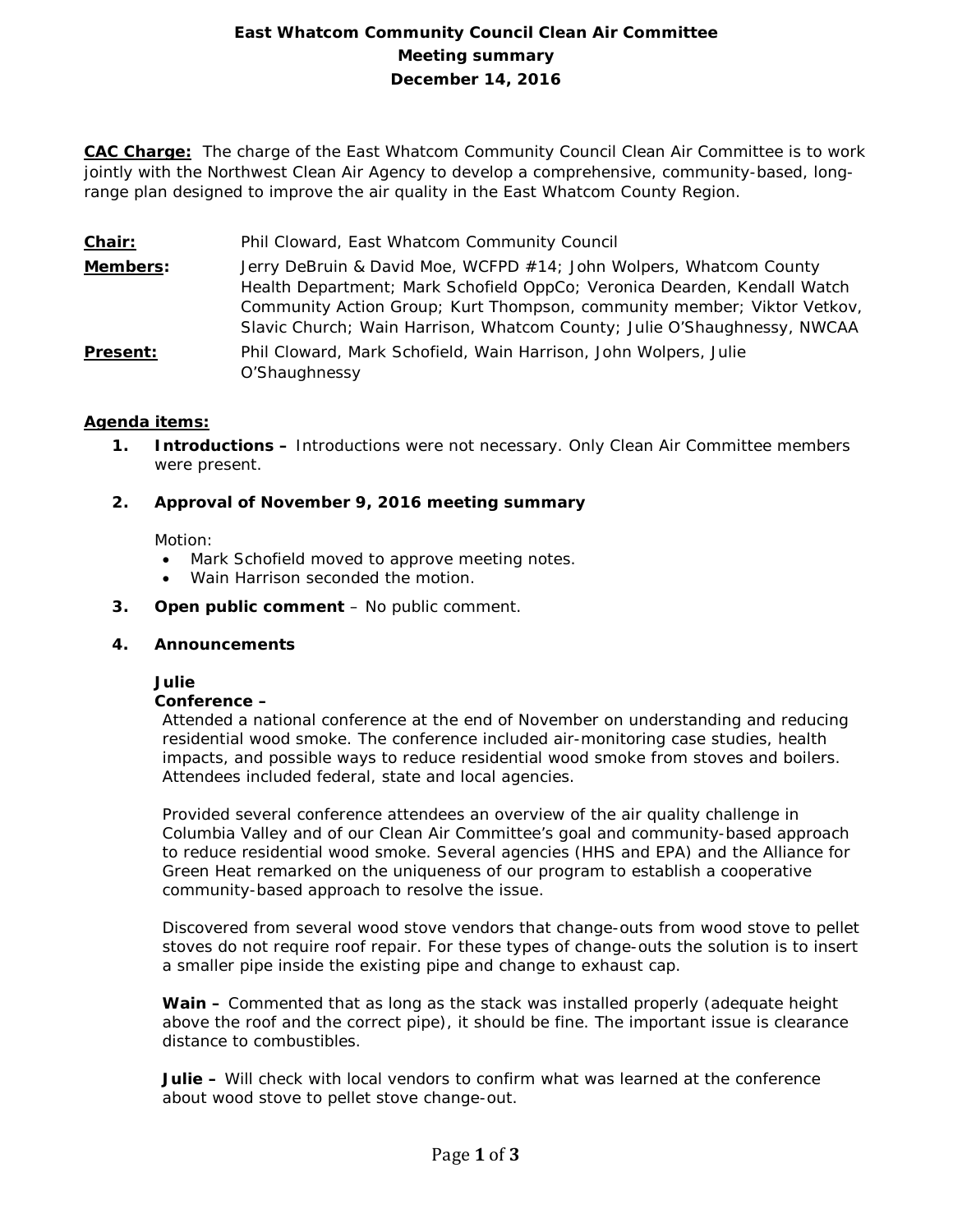**Julie –** Returned a call to EPA to provide additional details on how and what we are doing to address air quality in Columbia Valley. At this point, NWCAA's response to EPA of providing additional details on the efforts of this committee and NWCAA is sufficient. However, EPA mentioned the possibility of NWCAA participating in the EPA, PM Advance Program. The PM Advance Program's purpose is to develop a program to prevent areas which are close to exceeding the federal health-base standard from actually exceeding the standard and becoming "non-attainment". In my opinion, the PM Program would not provide any benefit beyond what we're already doing.

### **Inspector opacity readings** –

NWCAA developed opacity patrol instructions which establish protocol for NWCAA field response during periods of degrading air quality. In accordance with those instructions, NWCAA inspectors are currently out in the Columbia Valley documenting chimneys with heavy smoke. Chimney smoke warnings will be sent to the residents observed to have excess opacity.

An update of the inspector's findings and follow-up action will be provided at our next meeting. Smoke patrols will continue to occur during periods of degrading air quality.

## **5. Biomass committee update**

**Phil –** Recently attended a biomass meeting at the WSU extension service in Mt. Vernon and a Washington Wood Coop meeting.

Continued efforts to secure grant(s) to fund heating systems to pellet-fuel heating systems. Also looking at the possibility of retrofitting the East Whatcom Resource Center which will take the support of the Whatcom County Council.

In addition, there are continued efforts to identify creative ways to establish a pellet production biomass project.

Projected infrastructure at the Columbia valley light industrial location will be on-sitestorage for waste water and open-ended buildings.

**Wain & John –** On-site-storage is a common way to address waste water. Review of project on a case-by-case basis determine the requirements of a project.

**Mark –** Asked for an estimate on the number of employees the project would employee when fully operational.

**Phil –** Estimated 8-10 employees.

#### **6. Residential wood sheds; construction & delivery update**

**Phil –** Deliveries were planned for this weekend, but due safety issues caused by weather conditions (snow and ice) deliveries will be delayed until further notice.

Requested that the trailer rental be renewed for another month.

**Julie –** Will contact Westside Building Supply and extend trailer rental for an additional month.

Modified the wood shed recipient list. Brian D'Andrea has been removed and Robert Chethom has been moved to the bottom of the list. Chethom has been unreachable via phone (disconnected) and email after multiple attempts to contact.

**Mark –** Asked how many more sheds are left to delivery.